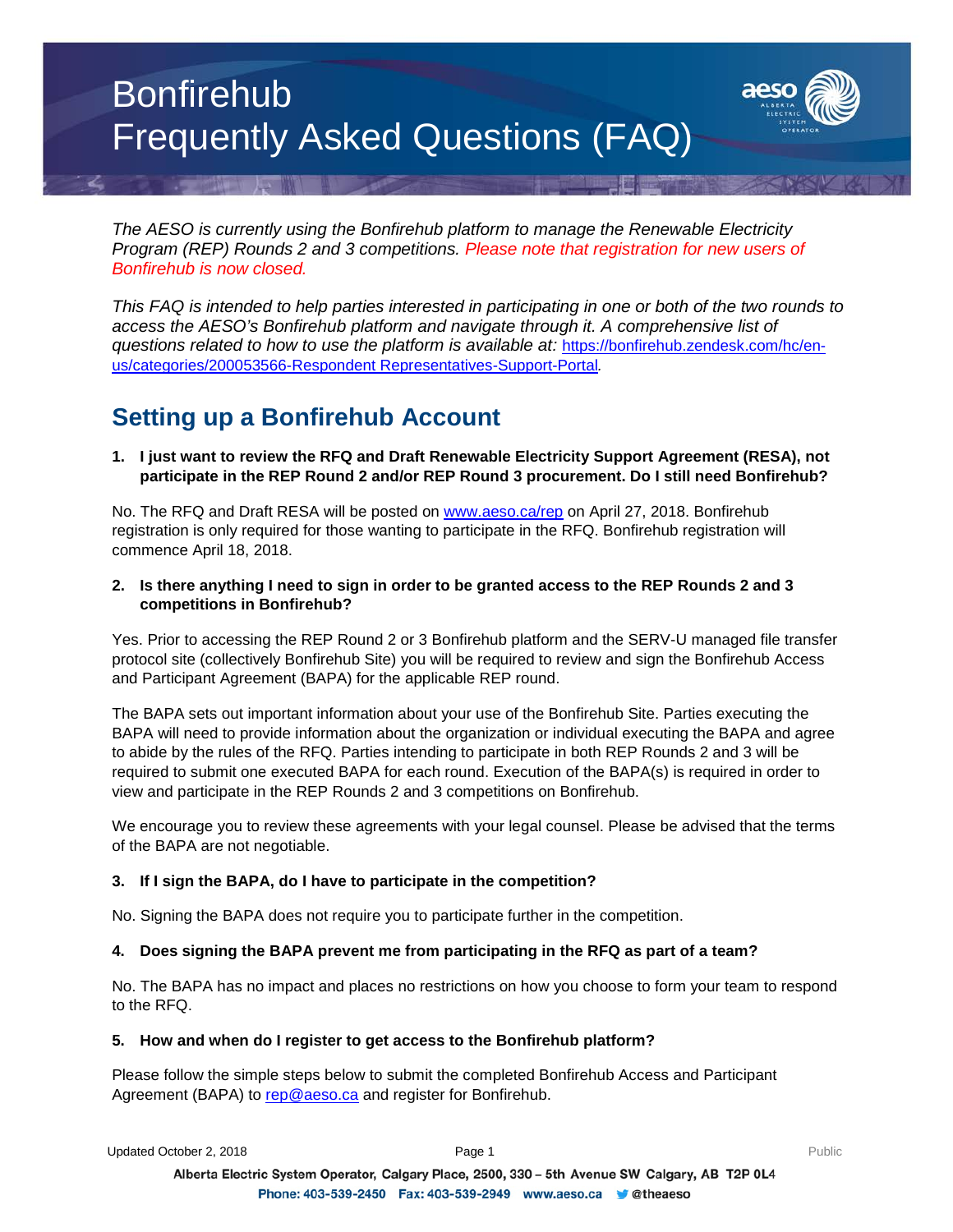

- 1. Download the [Bonfirehub Access and Participant Agreement \(BAPA\)](https://www.aeso.ca/assets/Uploads/REP-Bonfire-Online-Site-Access-Agreement-04-17-18.pdf) from the AESO's website.
- 2. Execute and submit the completed BAPA(s) to [rep@aeso.ca](mailto:rep@aeso.ca) with the email subject line:
	- **a) "Bonfirehub Access Request for [Organization Name] – [REP Round 2]"** if requesting access only for Round 2
	- **b) "Bonfirehub Access Request for [Organization Name] – [REP Round 3]"** if requesting access only for Round 3
	- **c) "Bonfirehub Access Request for [Organization Name] – [REP Round 2 and 3]"** if requesting access for both rounds\*

*\*Please be advised that one BAPA is required for each round.*

3. The User's Representative identified in the BAPA will receive an email from [rep@aeso.ca](mailto:rep@aeso.ca) confirming receipt of the signed Bonfirehub Access and Participant Agreement (BAPA).

Following confirmation by the AESO of the executed BAPA(s), the User's Representative will receive an email from [No-Reply@gobonfire.com](mailto:No-Reply@gobonfire.com) with a message containing "Alberta Electric System Operator has invited you to submit on their Renewable Electricity Program (REP) - Round # [2 or 3] - Request for Qualifications opportunity" (please refer to the sample screenshot below). If the User has indicated that they intend to participate in both Rounds 2 and 3, they will receive two separate emails for the invitation, one per round.

| aeso<br><b>ALBERTA</b><br>ELECTRIC<br><b>SYSTEM</b><br>OPERATOR                                                                                                                                                                         |  |  |
|-----------------------------------------------------------------------------------------------------------------------------------------------------------------------------------------------------------------------------------------|--|--|
| <b>Alberta Electric System Operator has</b><br>invited you to submit on their Renewable<br>Electricity Program (REP) Round 2 -<br><b>Request for Qualifications opportunity</b>                                                         |  |  |
| This invitation is only valid for this email address.<br>Please Log In or Create an Account to view your<br>Invited Opportunities. The opportunity you have been<br>invited to can be accessed after Apr 11, 2018 1:30 PM<br><b>MDT</b> |  |  |
| <b>View Opportunities »</b>                                                                                                                                                                                                             |  |  |
| Have a question or need help using Bonfire? Email us at<br>Support@GoBonfire.com.<br>Powered by 000 Bonfire                                                                                                                             |  |  |

The User's Representative will click "View Opportunities" from the email to be directed to the Bonfirehub registration webpage (if they are not already registered for a Bonfirehub user account). Once registration is completed, the User's Representative will be able to view the applicable competition once the RFQ stage starts on April 27, 2018.

For more information, please refer to the FAQ article here: [https://bonfirehub.zendesk.com/hc/en](https://bonfirehub.zendesk.com/hc/en-us/articles/115009714887-Vendor-Registration)[us/articles/115009714887-Respondent Representative-Registration](https://bonfirehub.zendesk.com/hc/en-us/articles/115009714887-Vendor-Registration)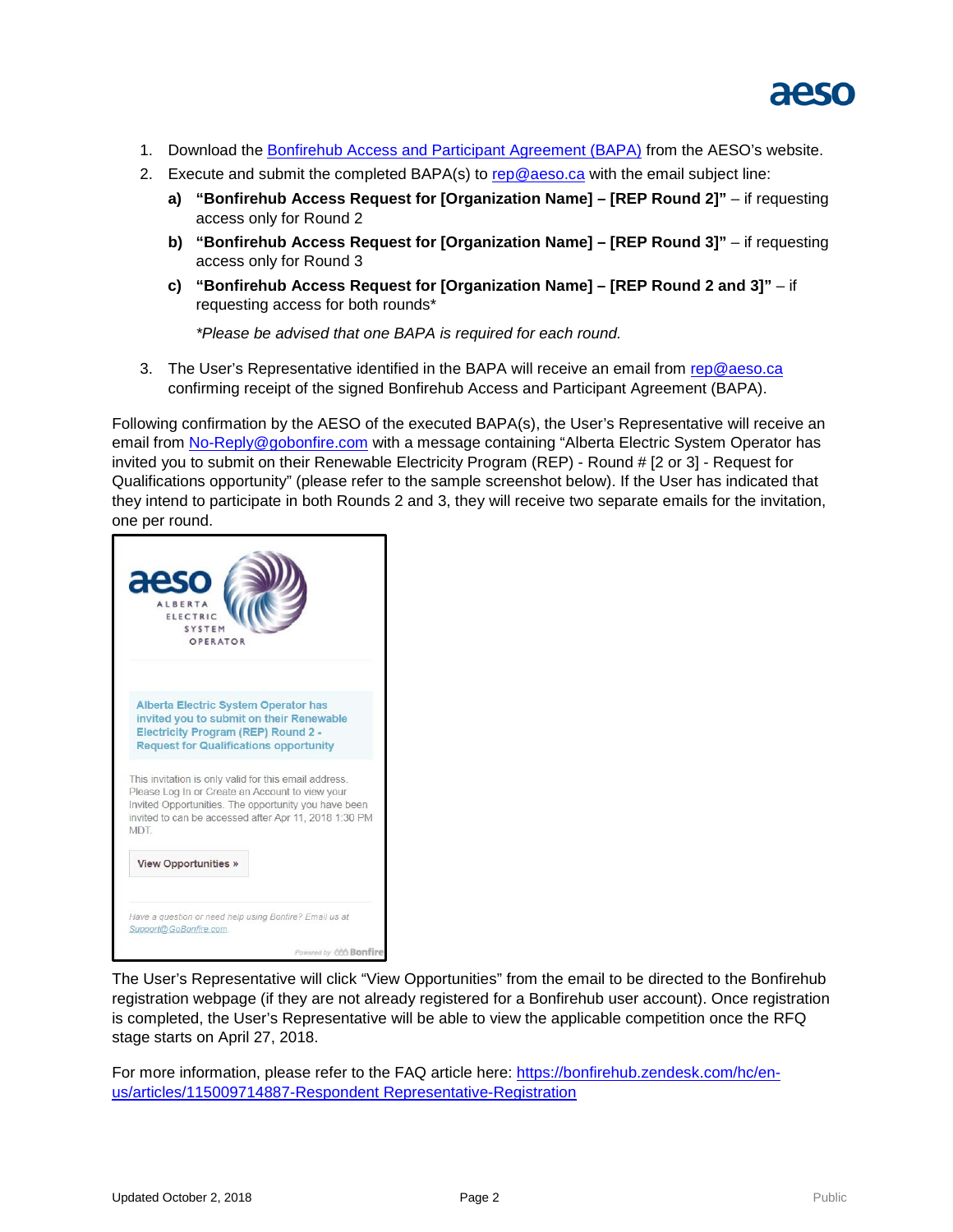

### **6. How many people from my company can register?**

A Bonfirehub user profile will be linked to the User executing the BAPA and can only contain one user email for login. If you have multiple individuals at your company who are interested in viewing the competitions, it is strongly recommended that a REP-specific organizational email be used for registration rather than having individuals register in their personal capacity.

For detailed step-by-step instructions for Bonfirehub registration, please refer to the FAQ article here: [https://bonfirehub.zendesk.com/hc/en-us/articles/115009714887-Respondent Representative-](https://bonfirehub.zendesk.com/hc/en-us/articles/115009714887-Vendor-Registration)**[Registration](https://bonfirehub.zendesk.com/hc/en-us/articles/115009714887-Vendor-Registration)** 

#### **7. I am not part of a company; can I sign up as an individual?**

Yes. Individuals will need to complete the same steps outlined in this FAQ.

#### **8. How can I update my account information?**

The User may change the User's Representative information by providing notice of such change to the AESO pursuant to the BAPA. A User can thereafter utilize the Bonfirehub account management tool to update the User's Representative information.

For more information, please refer to the FAQ article here: [https://bonfirehub.zendesk.com/hc/en](https://bonfirehub.zendesk.com/hc/en-us/articles/115012208088-Can-I-add-a-second-email-address-to-my-vendor-profile-)[us/articles/115012208088-Can-I-add-a-second-email-address-to-my-Respondent Representative-profile-](https://bonfirehub.zendesk.com/hc/en-us/articles/115012208088-Can-I-add-a-second-email-address-to-my-vendor-profile-)

#### **9. I am locked out of my account, what should I do?**

An account will become locked after 50 failed login attempts. From that point on, you must reset your password in order to unlock your account and successfully log in.

For more information, please refer to the FAQ article here: [https://bonfirehub.zendesk.com/hc/en](https://bonfirehub.zendesk.com/hc/en-us/articles/115014215447-Help-I-m-locked-out-of-my-account-)[us/articles/115014215447-Help-I-m-locked-out-of-my-account-](https://bonfirehub.zendesk.com/hc/en-us/articles/115014215447-Help-I-m-locked-out-of-my-account-)

# **Use of the Bonfirehub platform**

#### **10. What will I use the Bonfirehub platform for?**

The Bonfirehub platform will be used for RFQ and RFP submissions and communications through the "Messages" tab where you can submit questions to the AESO and also review the AESO's responses.

Please be advised that all questions that require exchanging of file attachments other than the RFQ or RFP submissions will be initiated from the "Opportunity Q&A" feature in Bonfirehub, and performed via a password-protected URL from a file attachment tool known as SERV-U.

### **11. Other than submitting the RFQ or RFP submissions via the Bonfirehub platform, how can I exchange file attachments with the AESO?**

SERV-U Managed File Transfer tool is a server-based solution that provides secure FTP-based file transfer capability. The solution provides a web-based user interface, uses a unique temporary URL for file transfers and supports the use of user-defined passwords for added security.

The following major browsers are supported with the basic web client, for file management and for web administration purposes: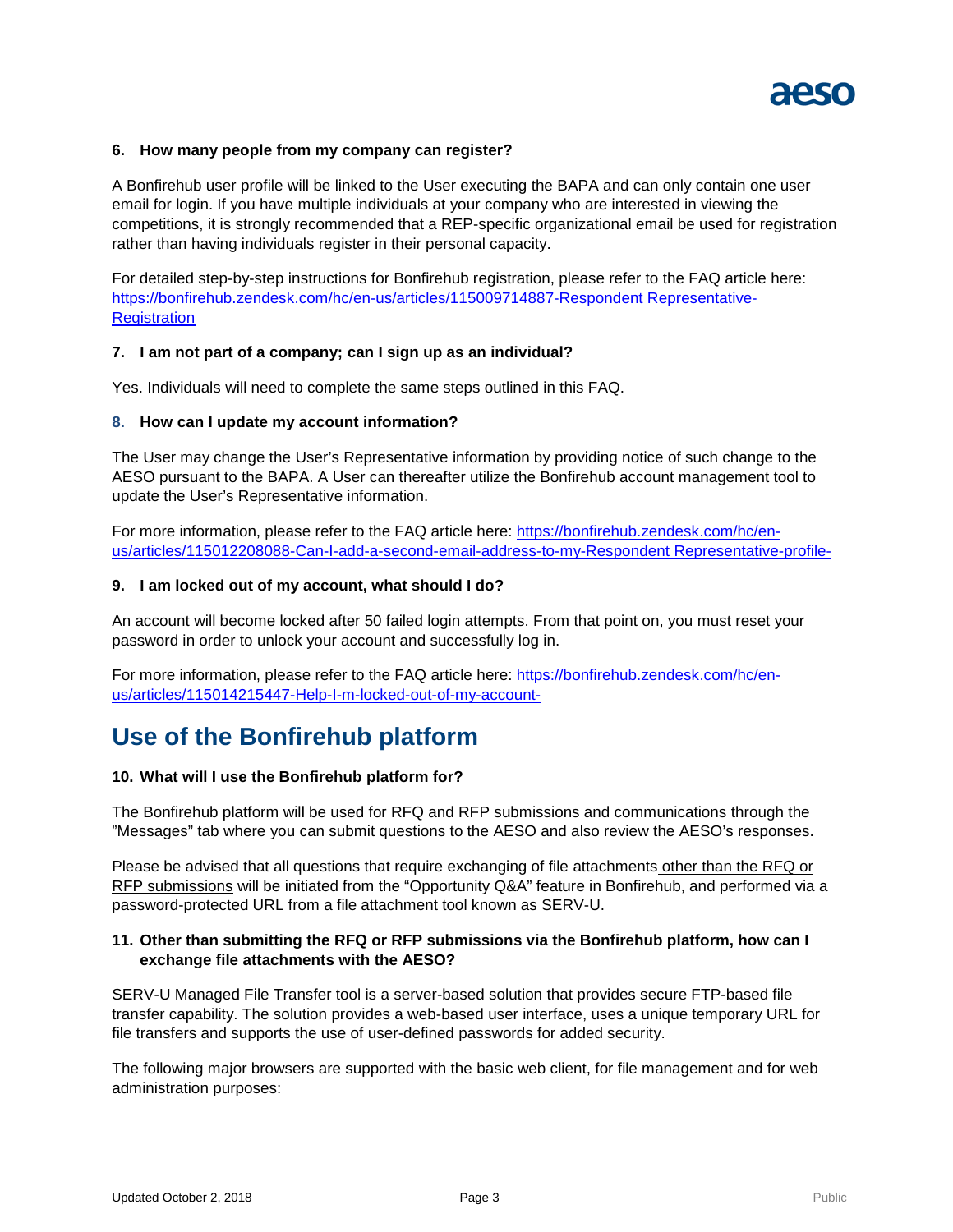

- Microsoft Internet Explorer 8.0+
- Mozilla Firefox: latest two versions
- Safari 5 and 7
- Google Chrome: latest version
- Mobile browser

For further information on the minimum system requirements, please refer to the link below: http://www.solarwinds.com/documentation/serv-u/default.htm#ServUMinimumRequirements.htm

Please refer to and follow the AESO's protocol below to upload and download files other than RFQ or RFP submissions.

# **A) User's Representative uploading files other than RFQ or RFP submissions as part of a communication with attachment(s) in Bonfirehub**

- 1. AESO requests file(s) from the User's Representative OR the User's Representative requests to the AESO Competition Project Owner that a file attachment needs to be sent as a part of a clarification. In both cases, the messages will happen via the Opportunity Q&A feature.
- 2. The User's Representative provides a **unique password** to the AESO Competition Project Owner via the Opportunity Q&A feature.

The AESO recommends that the User's Representative use the following standards when creating a password:

- Use a minimum of 8 characters
- Use a combination of character types including upper and lower case letters
- Use numbers or special characters
- Do not use simple or easy to discern passwords
- 3. AESO uses this password identified by the User's Representative to send a password-protected URL via the Opportunity Q&A feature to the User's Representative to upload applicable file attachments.
- 4. The User's Representative enters the password that they requested to upload the file attachments (see sample screenshots below).

| Welcome<br>You have temporary access to Serv-U File Sharing to upload files. Access to upload files will expire on 4/10/2018 at 2:36:00 PM. The files you upload will be made<br>available to Evan Peters.<br><b>File Sharing</b><br>Select your file(s) to upload<br>ABC Company Information Document.pdf<br>œ<br>Browse.<br>Enter<br>2.<br>No file selected<br>Browse<br>3.<br>No file selected<br>Browse<br>A.<br>No file selected<br>Browse<br>5.<br>No file selected<br>Browse |                                                                                          | Help   About Serv-U<br>Serv-U File Sharing |
|-------------------------------------------------------------------------------------------------------------------------------------------------------------------------------------------------------------------------------------------------------------------------------------------------------------------------------------------------------------------------------------------------------------------------------------------------------------------------------------|------------------------------------------------------------------------------------------|--------------------------------------------|
|                                                                                                                                                                                                                                                                                                                                                                                                                                                                                     |                                                                                          |                                            |
|                                                                                                                                                                                                                                                                                                                                                                                                                                                                                     | Serv-U                                                                                   |                                            |
|                                                                                                                                                                                                                                                                                                                                                                                                                                                                                     |                                                                                          |                                            |
|                                                                                                                                                                                                                                                                                                                                                                                                                                                                                     | Please enter your password to gain access to your file(s)                                |                                            |
|                                                                                                                                                                                                                                                                                                                                                                                                                                                                                     |                                                                                          |                                            |
|                                                                                                                                                                                                                                                                                                                                                                                                                                                                                     |                                                                                          |                                            |
|                                                                                                                                                                                                                                                                                                                                                                                                                                                                                     | If you do not know or have a password, please contact the person who sent you this link. |                                            |
|                                                                                                                                                                                                                                                                                                                                                                                                                                                                                     |                                                                                          |                                            |
|                                                                                                                                                                                                                                                                                                                                                                                                                                                                                     |                                                                                          | Add more files                             |
|                                                                                                                                                                                                                                                                                                                                                                                                                                                                                     |                                                                                          | Upload $\gg$                               |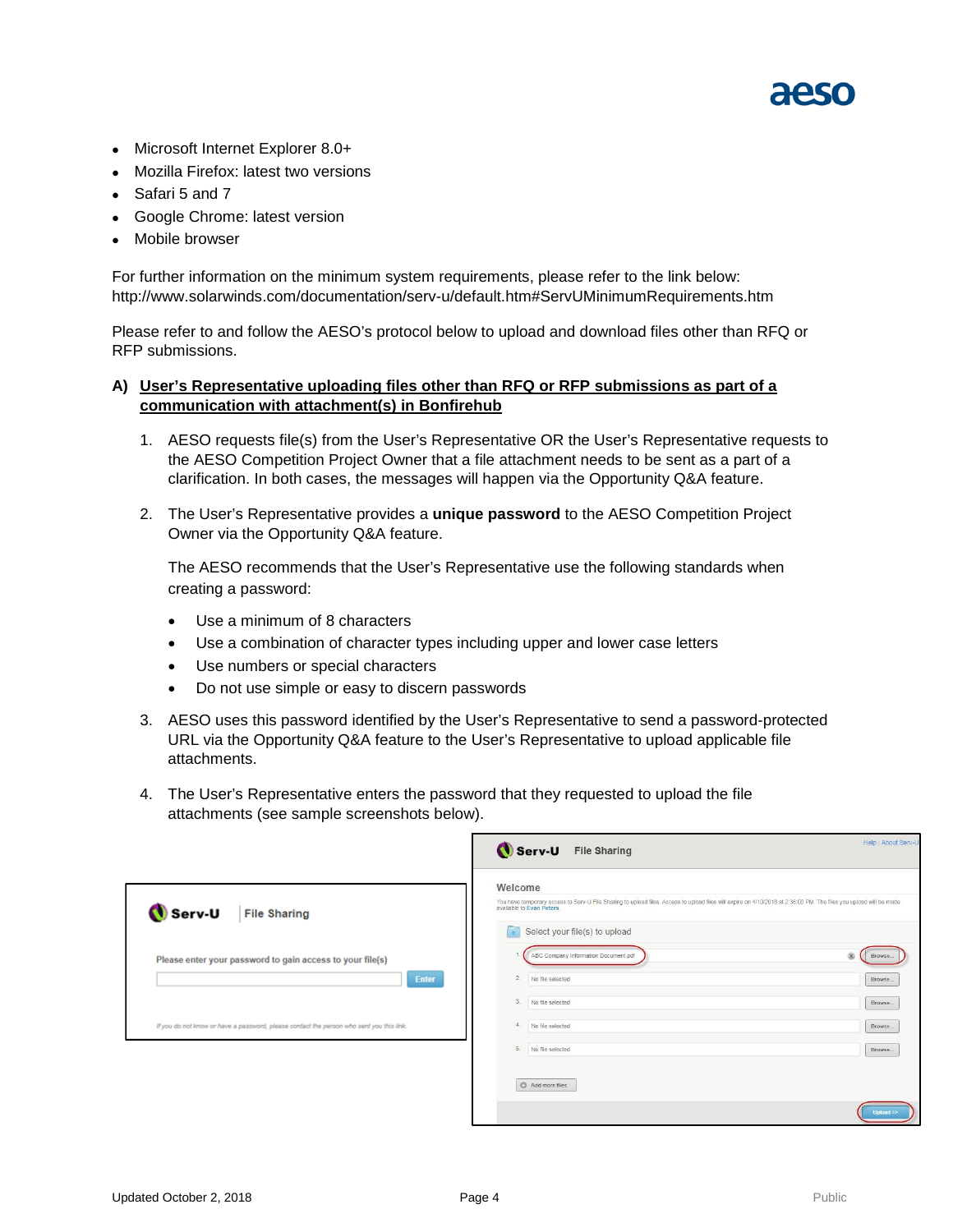

- 5. User's Representative notifies the AESO via the Opportunity Q&A feature that the **final** file upload in SERV-U is complete.
- 6. When AESO receives this message from the User's Representative, AESO will download the documents that have been uploaded by the vendor. After doing so, AESO will terminate the link and the User's Representative will no longer have access to upload files to the same link

### **B) User's Representative downloading file attachments as a part of a communication with attachment(s) in Bonfirehub**

- 1. AESO requests the User's Representative to provide a unique password via the Opportunity Q&A feature to send file(s) for the User's Representative to download via SERV-U tool.
- 2. The User's Representative provides a unique password to the AESO via the Opportunity Q&A feature.
- 3. AESO uses this password identified by the User's Representative to send a password-protected URL via the Opportunity Q&A feature to the User's Representative to download applicable file(s) via SERV-U.
- 4. The User's Representative enters the password that they provided to download the file attachments.

# **Upload of Information/Security of Information**

# **12. How secure is the information/documents that I've uploaded?**

The AESO has completed a rigorous security and risk assessment of the Bonfirehub platform and the SERV-U tool and is satisfied that both the platform and the tool provide appropriate security measures for REP Round 2 and Round 3 Procurements.

For details on security of your submissions, please refer to the FAQ article here: [https://bonfirehub.zendesk.com/hc/en-us/articles/200531186-How-do-I-know-my-submissions-will-be](https://bonfirehub.zendesk.com/hc/en-us/articles/200531186-How-do-I-know-my-submissions-will-be-secure-)[secure-](https://bonfirehub.zendesk.com/hc/en-us/articles/200531186-How-do-I-know-my-submissions-will-be-secure-)

### **13. Is Bonfirehub support available 24x7?**

For details on Bonfire's technical support team availability/assistance, please refer to the FAQ article here: [https://bonfirehub.zendesk.com/hc/en-us/articles/115014938908-What-are-your-hours-of-operation-](https://bonfirehub.zendesk.com/hc/en-us/articles/115014938908-What-are-your-hours-of-operation-How-do-I-contact-you-)[How-do-I-contact-you-](https://bonfirehub.zendesk.com/hc/en-us/articles/115014938908-What-are-your-hours-of-operation-How-do-I-contact-you-)

### **14. Who do I contact to troubleshoot the SERV-U tool?**

Please send a message to the AESO via the Bonfirehub Opportunity Q&A feature. The AESO will respond during business hours.

### **15. Can a single Bonfirehub account have multiple sessions open at the same time?**

To improve security, a single Bonfirehub account cannot have multiple sessions open at the same time. If you attempt to log into your account while another session is active on another device, the original session will end.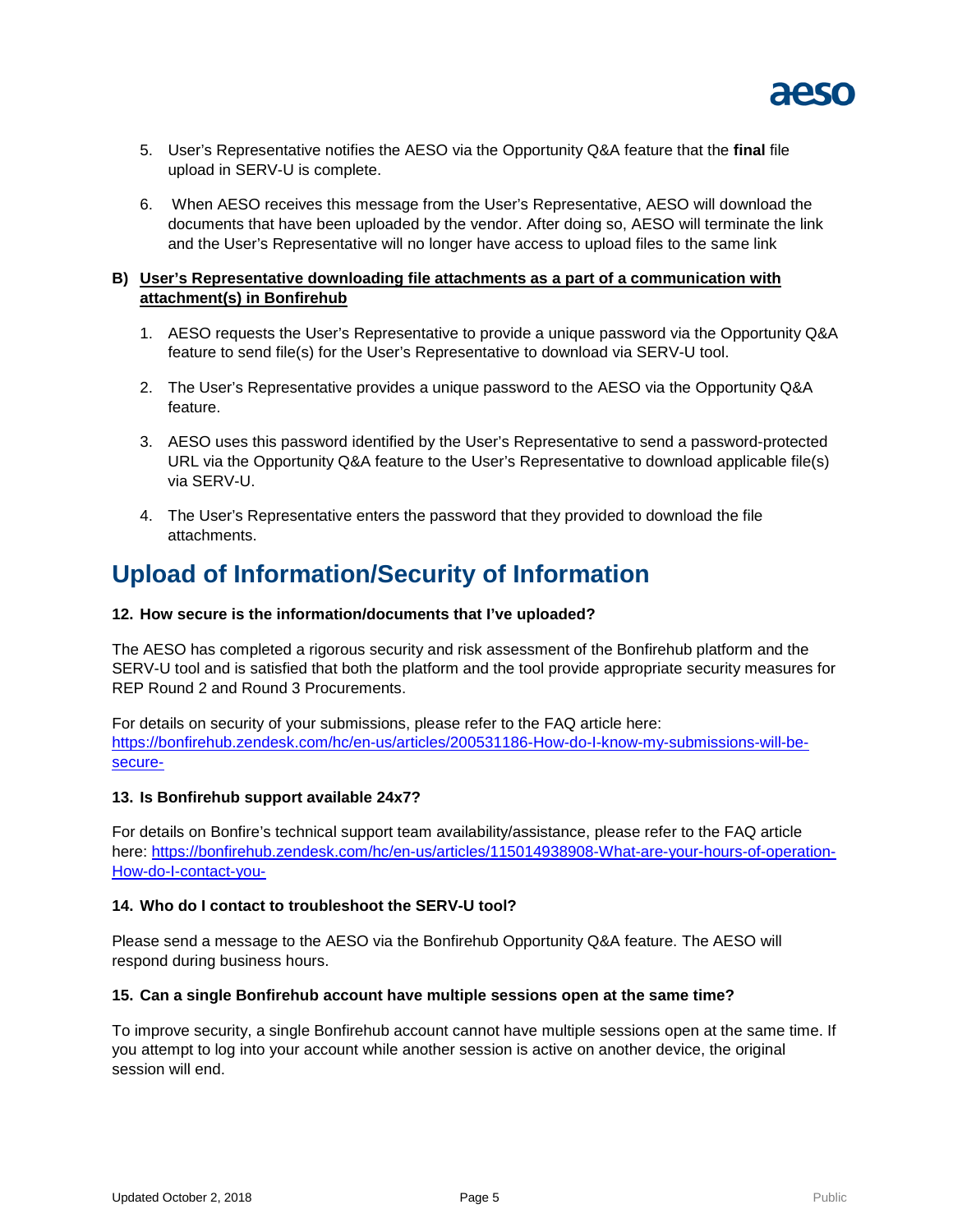For more information, please refer to the following article here: [https://bonfirehub.zendesk.com/hc/en](https://bonfirehub.zendesk.com/hc/en-us/articles/115015721368-Single-Session-and-Account-Lockout)[us/articles/115015721368-Single-Session-and-Account-Lockout](https://bonfirehub.zendesk.com/hc/en-us/articles/115015721368-Single-Session-and-Account-Lockout)

# **Use of Bonfirehub for REP Rounds 2 and/or 3 submissions**

# **16. Will I need to upload my submissions to the Bonfirehub platform?**

Yes. Submissions must be uploaded electronically via Bonfirehub to participate in Round 2 and/or Round 3. Please be advised that RFQ or RFP submission documents are different from the attachments that will be exchanged via the SERV-U tool.

# **17. If I subsequently decide to form a Respondent team, does the user account indicated in the BAPA need to match the Respondent team for the purposes of submissions?**

No. A member of the Respondent team may utilize its user account to submit on behalf of the Respondent team.

# **18. If I have questions about my participation in the competition and/or the competition documents, what should I do?**

Please log into Bonfirehub and click the applicable REP competition portal (REP Round 2 or 3). On the Details page, scroll down to the Messages heading and select the Opportunity Q&A tab to enter your question(s).

For more information, please refer to the following article here: [https://bonfirehub.zendesk.com/hc/en](https://bonfirehub.zendesk.com/hc/en-us/articles/115015333227-How-do-I-contact-the-Buyer-Project-Owner-)[us/articles/115015333227-How-do-I-contact-the-Buyer-Project-Owner-](https://bonfirehub.zendesk.com/hc/en-us/articles/115015333227-How-do-I-contact-the-Buyer-Project-Owner-)

# **19. What happens if I miss the deadline for uploading my RFQ or RFP submissions or asking questions?**

The Bonfirehub Opportunity Q&A feature tracks information about who submits questions and submission documents and when they are submitted.

The AESO must **receive** all information before the deadlines stated in the competition documents.

### **20. Can I start my submission then resume it later?**

Bonfirehub automatically saves your progress as you work, so you will not see a save button. For detailed step-by-step instructions with screenshots, please refer to the following article here: [https://bonfirehub.zendesk.com/hc/en-us/articles/215051718-Can-I-start-my-submission-then-resume-it](https://bonfirehub.zendesk.com/hc/en-us/articles/215051718-Can-I-start-my-submission-then-resume-it-later-Work-In-Progress-submissions-)[later-Work-In-Progress-submissions-](https://bonfirehub.zendesk.com/hc/en-us/articles/215051718-Can-I-start-my-submission-then-resume-it-later-Work-In-Progress-submissions-)

# **21. How do I know I have successfully uploaded all of my submissions? Will there be a confirmation email?**

Once your upload completes, you will receive an automated email notification from Bonfirehub confirming that your content has been uploaded.

### **22. I finalized my submission but would like to change the files uploaded.**

Bonfirehub provides for the ability to revise, withdraw, and re-submit as many times as needed as long as it is prior to the competition submission deadline.